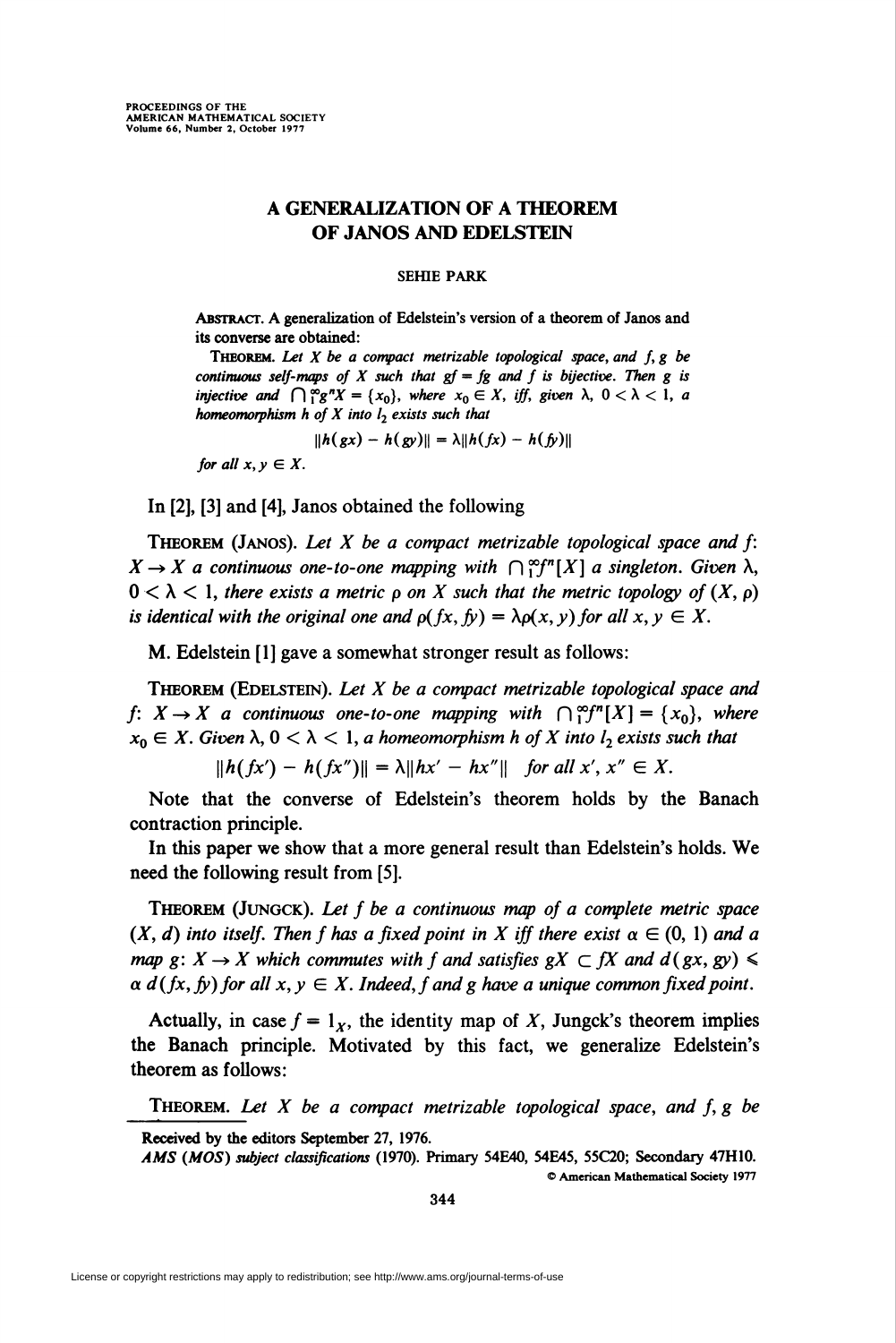continuous self-maps of X such that  $gf = fg$  and f is bijective. Then g is injective and  $\bigcap_{i=1}^{\infty} S^n X = \{x_0\}$ , where  $x_0 \in X$ , iff, given  $\lambda$ ,  $0 < \lambda < 1$ , a homeomorphism h of X into  $l_2$  exists such that

$$
||h(gx)-h(gy)|| = \lambda ||h(fx)-h(fy)|| \text{ for all } x, y \in X.
$$

**PROOF.** Necessity. We may assume  $X \setminus \{x_0\} \neq \emptyset$ . Let  $\mathcal{B}$  be a countable base for the open nonempty set  $X \setminus gX$ . For each pair  $U, V \in \mathcal{B}$ , such that  $U \subset V$ , there is a continuous  $\phi: X \to [0, 1]$  such that  $\phi U = 1$  and  $\phi(X \setminus V)$ = 0. Using the odd positive integers as an index set we obtain a family  $\{\phi_{2n-1}|n = 1, 2, ...\}$  of maps. Since gX is closed in X and  $\phi_{2n-1}/g^{-1}$ :  $gX \rightarrow [0, 1]$  is continuous for each  $n = 1, 2, \ldots$ , there exists, by the Tietze extension theorem, a continuous  $\phi_{2(2n-1)}: X \to [0, 1]$  which coincides with  $\phi_{2n-1}fg^{-1}$  on gX. Thus  $\phi_{2(2n-1)}(gx) = \phi_{2n-1}(fx)$   $(n = 1, 2, \ldots; x \in X).$ Assuming  $\phi_{2^{m-1}(2n-1)}: X \to [0, 1]$  defined, continuous and satisfying

$$
\phi_{2^{m-1}(2n-1)}(gx) = \phi_{2^{m-2}(2n-1)}(fx) \qquad (n = 1, 2, \ldots; x \in X),
$$

we define  $\phi_{2^m(2n-1)}$ :  $X \rightarrow [0, 1]$  by choosing a continuous extension of  $\phi_{2^{m-1}(2n-1)}$   $fg^{-1}$ :  $gX \rightarrow [0, 1]$  to X, thereby obtaining continuous maps  $\phi_{2^m(2n-1)}: X \to [0, 1]$  for all  $m = 1, 2, \ldots; n = 1, 2, \ldots$  and satisfying  $\phi_{2^m(2n-1)}(gx) = \phi_{2^{m-1}(2n-1)}(fx)$   $(m = 1, 2, \ldots; n = 1, 2, \ldots; x \in X)$ and  $\phi_{2n-1}(gx) = 0$   $(n = 1, 2, \ldots; x \in X)$ .

We now define h as follows: If  $k = 2<sup>m</sup>(2n - 1)$  we set

$$
z_k = \lambda^{m+n} \phi_{2^m(2n-1)}(x)
$$
 and  $hx = (z_1, z_2, \ldots, z_k, \ldots).$ 

Obviously  $hx \in l_2$ . It is easy to see that h is injective and continuous, hence, by the compactness of  $X$ , a homeomorphism onto  $hX$ . Finally,

$$
||h(gx) - h(gy)||^2 = \sum_{m=0}^{\infty} \sum_{n=1}^{\infty} \lambda^{2(m+n)} [\phi_{2^m(2n-1)}(gx) - \phi_{2^m(2n-1)}(gy)]^2
$$
  
= 
$$
\sum_{m=1}^{\infty} \sum_{n=1}^{\infty} \lambda^{2(m+n)} [\phi_{2^{m-1}(2n-1)}(fx) - \phi_{2^{m-1}(2n-1)}(fy)]^2
$$
  
= 
$$
\lambda^2 \sum_{m=0}^{\infty} \sum_{n=1}^{\infty} \lambda^{2(m+n)} [\phi_{2^m(2n-1)}(fx) - \phi_{2^m(2n-1)}(fy)]^2
$$
  
= 
$$
\lambda^2 ||h(fx) - h(fy)||^2.
$$

Sufficiency. Since X can be identified with  $hX$ , there exist continuous maps  $f, \bar{g}: hX \to hX$  such that  $hf = fh$  and  $hg = \bar{g}h$ . Then we have

$$
\|\bar{g}(hx)-\bar{g}(hy)\|=\lambda\|\bar{f}(hx)-\bar{f}(hy)\|
$$

for all  $x, y \in X$ . Hence, there is a metric d on X such that  $d(gx, gy) =$  $\lambda d(fx, fy)$  for all  $x, y \in X$ . This shows that g is injective and that f and g have a unique common fixed point  $x_0$  by Jungck's theorem. Since X is bounded, for any  $\epsilon > 0$  there is an  $N > 0$  such that  $n > N$  implies  $\lambda^n$  diam  $X \leq \varepsilon$ . Then